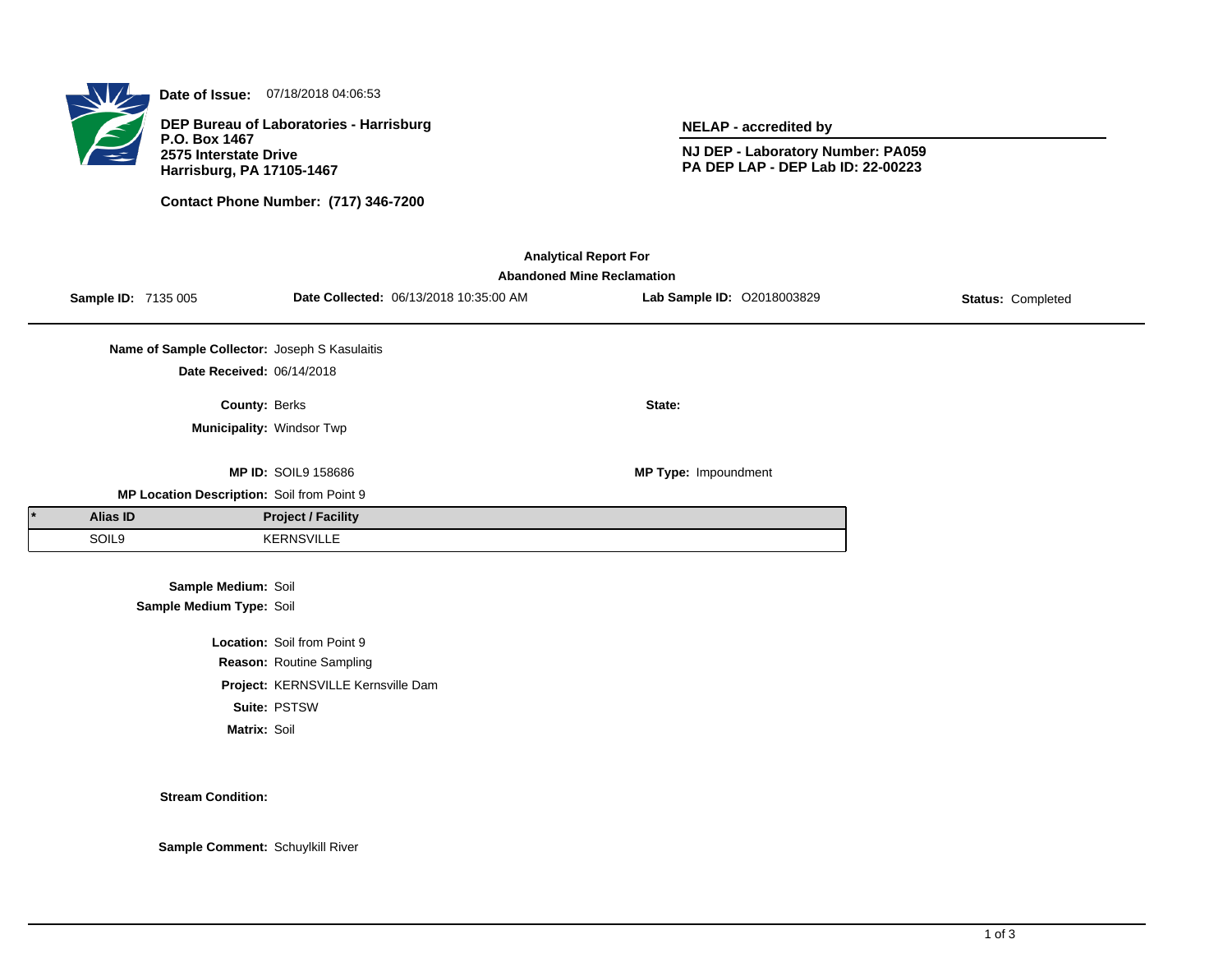## **Analytical Report For Abandoned Mine Reclamation**

| <b>Sample ID: 7135 005</b>                                                    | Date Collected: 06/13/2018 10:35:00 AM | <b>Lab Sample ID: 02018003829</b> | <b>Status: Completed</b> |                    |
|-------------------------------------------------------------------------------|----------------------------------------|-----------------------------------|--------------------------|--------------------|
| <b>Test Codes / CAS # - Description</b>                                       | <b>Reported Results</b>                | <b>Date And Time Analyzed</b>     | <b>Approved by</b>       | <b>Test Method</b> |
| 72548<br>4,4'-DDD                                                             | 10 ug/kg (U)                           | 07/12/2018 02:00 AM               | <b>MESPECHT</b>          | EPA 8081B          |
| 72559<br>4,4'-DDE                                                             | 10 ug/kg $(U)$                         | 07/12/2018 02:00 AM               | <b>MESPECHT</b>          | <b>EPA 8081B</b>   |
| 50293<br>$4,4'$ -DDT                                                          | 10 ug/kg (U)                           | 07/12/2018 02:00 AM               | <b>MESPECHT</b>          | EPA 8081B          |
| 15972608 Alachlor                                                             | 10 ug/kg (U)                           | 07/12/2018 02:00 AM               | <b>MESPECHT</b>          | <b>EPA 8081B</b>   |
| 309002<br>Aldrin                                                              | 10 ug/kg (U)                           | 07/12/2018 02:00 AM               | <b>MESPECHT</b>          | EPA 8081B          |
| 319846<br>alpha-BHC                                                           | 10 ug/kg (U)                           | 07/12/2018 02:00 AM               | <b>MESPECHT</b>          | EPA 8081B          |
| 5103719<br>alpha-Chlordane                                                    | 10 ug/kg (U)                           | 07/12/2018 02:00 AM               | <b>MESPECHT</b>          | EPA 8081B          |
| 319857<br>beta-BHC                                                            | 10 ug/kg (U)                           | 07/12/2018 02:00 AM               | <b>MESPECHT</b>          | EPA 8081B          |
| 2675776<br>Chlorneb                                                           | 10 ug/kg (U)                           | 07/12/2018 02:00 AM               | <b>MESPECHT</b>          | EPA 8081B          |
| 510156<br>Chlorobenzilate                                                     | 10 ug/kg (U)                           | 07/12/2018 02:00 AM               | <b>MESPECHT</b>          | <b>EPA 8081B</b>   |
| 1897456<br>Chlorothalonil                                                     | 10 ug/kg (U)                           | 07/12/2018 02:00 AM               | <b>MESPECHT</b>          | EPA 8081B          |
| Low-level LFB recovery low. Results and/or reporting limit may be biased low. |                                        |                                   |                          |                    |
| 54774457 cis-Permethrin                                                       | 10 ug/kg $(U)$                         | 07/12/2018 02:00 AM               | <b>MESPECHT</b>          | EPA 8081B          |
| 21725462<br>Cyanazine                                                         | 10 ug/kg (U)                           | 07/12/2018 02:00 AM               | <b>MESPECHT</b>          | EPA 8081B          |
| <b>DCPA</b><br>1861321                                                        | 10 ug/kg (U)                           | 07/12/2018 02:00 AM               | <b>MESPECHT</b>          | <b>EPA 8081B</b>   |
| 319868<br>delta-BHC                                                           | 10 ug/kg (U)                           | 07/12/2018 02:00 AM               | <b>MESPECHT</b>          | EPA 8081B          |
| 60571<br>Dieldrin                                                             | 10 ug/kg $(U)$                         | 07/12/2018 02:00 AM               | <b>MESPECHT</b>          | EPA 8081B          |
| 2921882<br>Dursban                                                            | 10 ug/kg (U)                           | 07/12/2018 02:00 AM               | <b>MESPECHT</b>          | EPA 8081B          |
| 959988<br>Endosulfan I                                                        | 10 ug/kg (U)                           | 07/12/2018 02:00 AM               | <b>MESPECHT</b>          | EPA 8081B          |
| Endosulfan II<br>33213659                                                     | 10 ug/kg (U)                           | 07/12/2018 02:00 AM               | <b>MESPECHT</b>          | EPA 8081B          |
| 1031078<br><b>Endosulfan Sulfate</b>                                          | 10 ug/kg (U)                           | 07/12/2018 02:00 AM               | <b>MESPECHT</b>          | EPA 8081B          |
| 72208<br>Endrin                                                               | 10 ug/kg (U)                           | 07/12/2018 02:00 AM               | <b>MESPECHT</b>          | EPA 8081B          |
| 7421934<br>Endrin Aldehyde                                                    | 10 ug/kg (U)                           | 07/12/2018 02:00 AM               | <b>MESPECHT</b>          | EPA 8081B          |
| 53494705<br><b>Endrin Ketone</b>                                              | 10 ug/kg (U)                           | 07/12/2018 02:00 AM               | <b>MESPECHT</b>          | EPA 8081B          |
| 2593159<br>Etridiazole                                                        | 10 ug/kg (U)                           | 07/12/2018 02:00 AM               | <b>MESPECHT</b>          | EPA 8081B          |
| EXTRACTED DATE                                                                | 06262018 Day                           | 07/12/2018 02:00 AM               | <b>MESPECHT</b>          | EPA 8081B          |
| 5103742<br>gamma-Chlordane                                                    | 10 ug/kg (U)                           | 07/12/2018 02:00 AM               | <b>MESPECHT</b>          | <b>EPA 8081B</b>   |
| 76448<br>Heptachlor                                                           | 10 ug/kg (U)                           | 07/12/2018 02:00 AM               | <b>MESPECHT</b>          | EPA 8081B          |
| 1024573<br><b>Heptachlor Epoxide</b>                                          | 10 ug/kg (U)                           | 07/12/2018 02:00 AM               | <b>MESPECHT</b>          | <b>EPA 8081B</b>   |
| 118741<br>Hexachlorobenzene                                                   | 10 ug/kg (U)                           | 07/12/2018 02:00 AM               | <b>MESPECHT</b>          | EPA 8081B          |
| 77474<br>Hexachlorocyclopentadiene                                            | 10 ug/kg (U)                           | 07/12/2018 02:00 AM               | <b>MESPECHT</b>          | EPA 8081B          |
| 58899<br>Lindane                                                              | 10 ug/kg (U)                           | 07/12/2018 02:00 AM               | <b>MESPECHT</b>          | EPA 8081B          |
| 72435<br>Methoxychlor                                                         | 10 ug/kg (U)                           | 07/12/2018 02:00 AM               | <b>MESPECHT</b>          | EPA 8081B          |
| 51218452<br>Metolachlor                                                       | 10 ug/kg (U)                           | 07/12/2018 02:00 AM               | <b>MESPECHT</b>          | EPA 8081B          |
| 21087649<br>Metribuzin                                                        | 10 ug/kg (U)                           | 07/12/2018 02:00 AM               | <b>MESPECHT</b>          | EPA 8081B          |
| 1918167<br>Propachlor                                                         | 10 ug/kg (U)                           | 07/12/2018 02:00 AM               | <b>MESPECHT</b>          | EPA 8081B          |